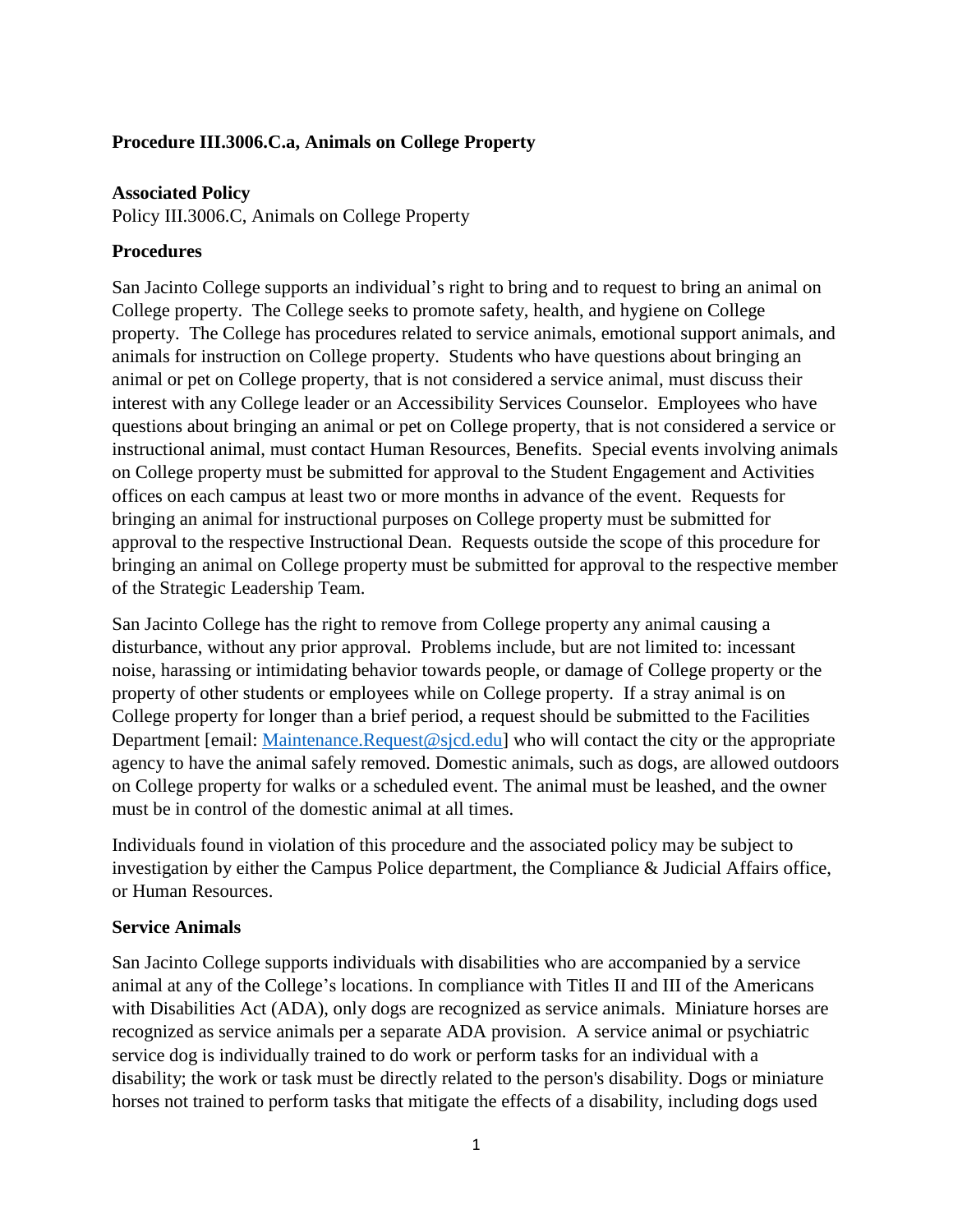purely for comfort or emotional support, are NOT service animals. Per the ADA, only the following questions are permitted to be asked regarding service animals:

- 1. Is the animal necessary to assist with the individual's disability? Note: College employees cannot ask the person what the individual's disability is or ask for documentation of the disability.
- 2. What work and/or task is the service animal trained to perform? Note: College employees cannot request that the service animal perform the task and cannot ask for documentation for the service animal.

In compliance with ADA, the service animal must be permitted to accompany the individual with a disability in all areas of the College where students, employees, and the public are normally allowed to go. Allergies and fear of dogs are not valid reasons for denying access or refusing service to people using service animals per ADA law. In addition, ADA law does not require service animals to wear a vest, ID tag, or specific harness.

If a particular service animal is out of control and the handler does not take effective action to control it, or if it is not housebroken, that animal may be excluded or asked to be removed from the premises. Also, if admitting service animals would fundamentally alter the nature of the service or program or there is a legitimate safety requirement, the service animal may be prohibited. If a service animal is excluded, the individual with a disability must be given the opportunity to participate in the service, program, or activity without having the service animal on the premises.

The College encourages students to inform Accessibility Services on their respective campus, center, or location about their service animal including, but not limited to, discussing additional support services. The College encourages employees who require the support of a service animal to contact Human Resources, Benefits.

# **Service Animals In-Training**

An individual with a service animal in-training may bring the service animal to College locations only under the following conditions:

- Service animal is accompanied by an approved trainer who is an agent of an organization recognized as reputable and competent to provide such training.
- An individual submits proof to Accessibility Services or Human Resources that the individual is an approved trainer as required in Texas Human Resources Code Sec. 121.003.
- Service animal is adequately under the control of the trainer.

Representing an untrained animal as a trained service animal is a misdemeanor and punishable under Texas law.

# **Emotional Support Animals**

Emotional support animals generally are not considered service animals. Animals not trained to perform tasks that mitigate the effects of a disability, including animals used purely for comfort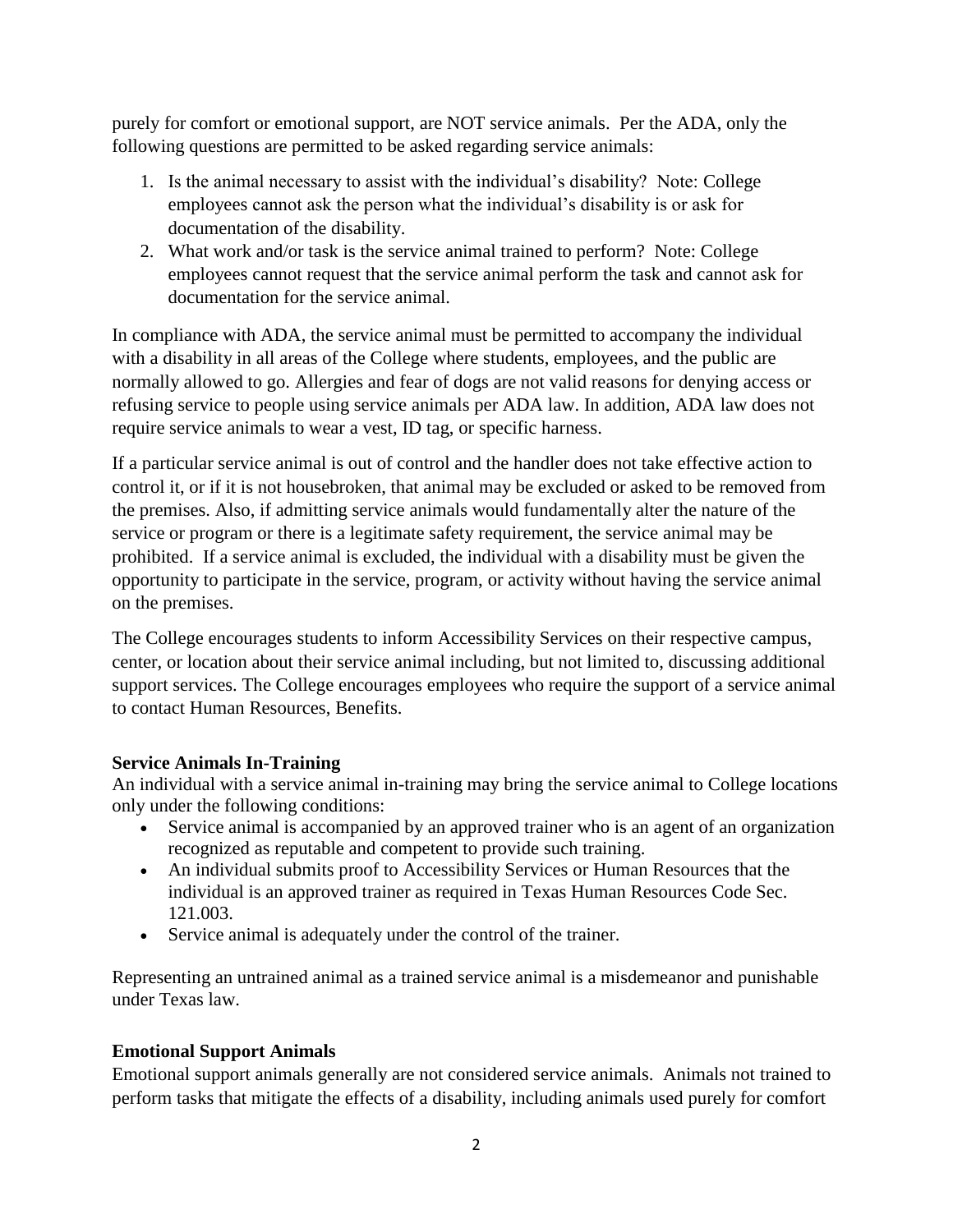or emotional support, are NOT service animals. Therefore, animals that do not meet the definition of a service animal are not allowed on College property without asking for or receiving an accommodation. Students may request an accommodation for an emotional support animal, and these requests are reviewed by an Accessibility Services Counselor. Employees may request an accommodation for an emotional support animal by contacting Human Resources, Benefits.

### **Responsibilities of the Service or Emotional Support Animal Owner**

The following are a list of responsibilities for owners of service or emotional support animals and service animals in-training. These apply regardless of whether students inform or do not inform Accessibility Services or whether employees inform or do not inform Human Resources that they have a service or emotional support animal on College property. Owners must:

- Ensure the animal has all required vaccinations (including the rabies vaccine) and provide the required documentation upon request.
- Ensure the animal has its required license from the city or state in which it is registered.
- Assume personal responsibility for damage to any College property and/or harm to others caused by the animal while at a College location or attending College-sponsored events. San Jacinto College, its employees, agents, and officers will not be held liable for any claims or costs.
- Ensure care, control, and supervision of the animal are the sole responsibility of the owner. San Jacinto College will not provide care, food, or special location for the animal.
- Ensure the animal is clean and curbed at all times while at College locations.
- Ensure the animal is harnessed, leashed, or tethered, unless these devices interfere with the animal's work or the individual's disability prevents using these devices. In this case, the individual must maintain control of the animal through voice, signal, or other effective controls.
- Ensure the animal is housebroken, and recognize that the owner is responsible for *immediate* cleanup of animal waste from any College building or grounds, which must be disposed of in a closed plastic bag in an exterior trash receptacle.
- Remove the animal from the premises/classroom if unacceptable behavior is exhibited that cannot be effectively controlled, e.g., continuous barking, growling, jumping on people, or posing a threat or nuisance.
- Understand that a violation of this procedure by students may result in disciplinary action pending an investigation coordinated by the Compliance & Judicial Affairs office and/or possibly other College offices*.* Violation of this procedure by employees may result in disciplinary action pending an investigation by the employee's leader in conjunction with Human Resources.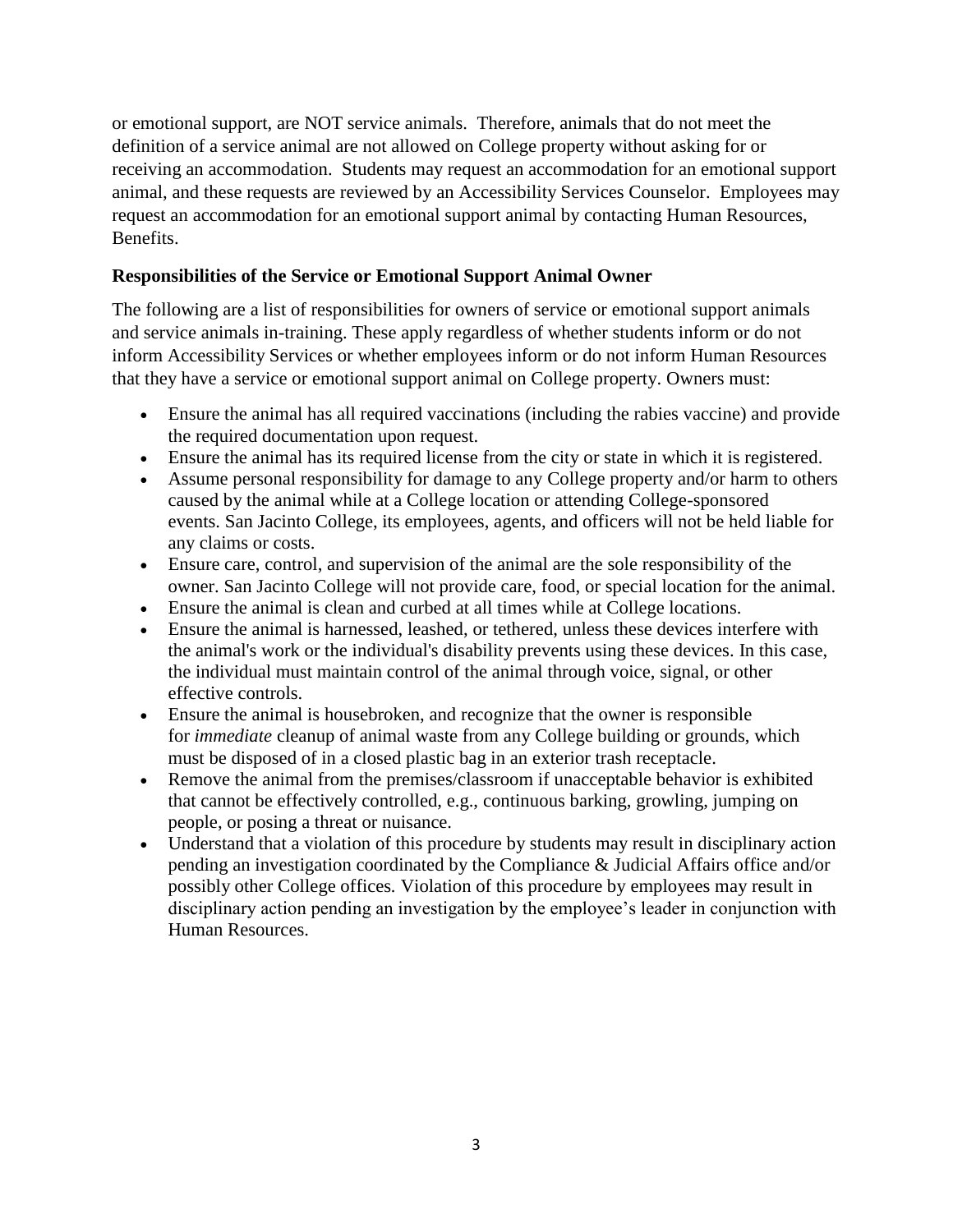### **Service and Emotional Support Animals in Laboratories and Clinical Settings:**

Service and emotional support animals may be excluded from certain areas such as operating rooms or laboratories where the animal's presence may compromise a sterile environment. In teaching labs where hazardous materials may harm a service or emotional support animal, the faculty member should conduct an individualized risk assessment to determine any potential safety risks. If admitting service or emotional support animals would fundamentally alter the nature of the service or program or there is a legitimate safety requirement, the service or emotional support animal may be prohibited. If a service or emotional support animal is excluded, the individual with a disability must be given the opportunity to participate in the service, program, or activity without having the service or emotional support animal on the premises.

# **Animals on College Property for Instruction**

Animals (living and non-living) that are used specifically to further an instructional purpose as part of a College or district program or course may be permitted on College property if approved by the respective Instructional Dean. The use of animals for research or testing purposes is strictly prohibited. Performing any sort of invasive procedure on an animal is also prohibited.

The faculty member or responsible party who wishes to bring an animal on College property for a one-time display as part of a class is required to comply with College procedures and follow the appropriate protocol for approval prior to bringing the animal on College property. This approval may require a certificate of insurance, proof of current animal vaccinations, and animal health certificates. The College prohibits animals from being housed overnight on College property (including in faculty or staff offices and labs).

#### Instructional Animal Requests

Requests to allow an animal to participate in instruction must be made in writing to the respective Instructional Dean and include:

- The name of the faculty member and/or responsible party;
- The course name, rubric, and number;
- The type of animal being requested to be on College property;
- The instructional purpose and justification;
- The student learning outcome(s) the faculty member is attempting to attain;
- The number of students in the class; and
- The duration of time the animal will be on College property.

Responsibilities of the Instructional Animal Owner or Responsible Party:

- Ensure the instructional animal has all required vaccinations (including the rabies vaccine) and provide the required documentation upon request.
- Ensure the instructional animal has its required license from the city or state in which it is registered.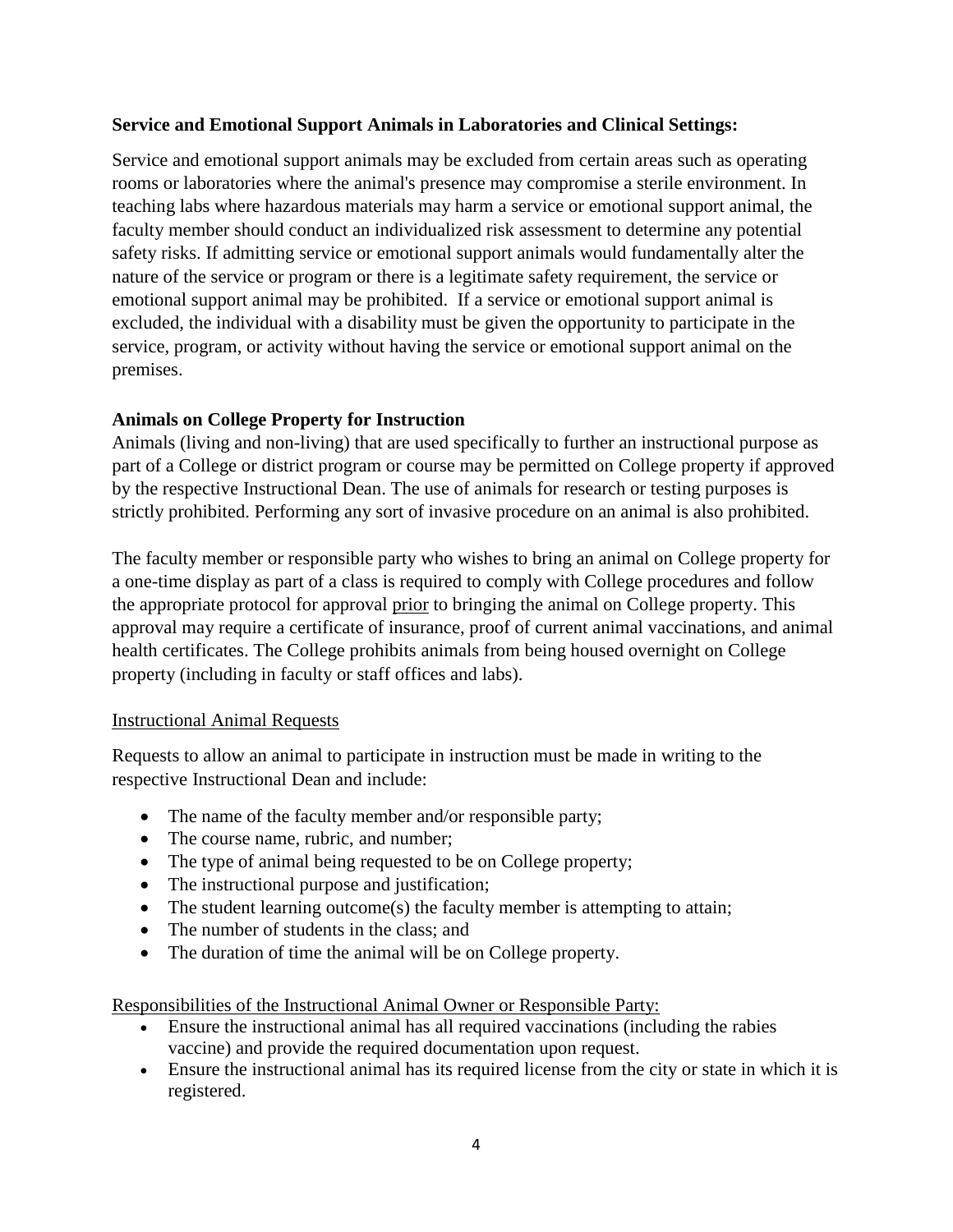- Assume personal responsibility for damage to any College property and/or harm to others caused by the instructional animal while at a College location or attending Collegesponsored events. San Jacinto College, its employees, agents, and officers will not be held liable for any claims or costs.
- Ensure care, control, and supervision of the instructional animal are the sole responsibility of the owner. The College prohibits the use of San Jacinto College funds to provide care, food, transportation, or special location for the instructional animal .
- Ensure the instructional animal is clean and curbed at all times while at College locations.
- Ensure the instructional animal is harnessed, leashed, tethered, or in a caged enclosure.
- Ensure the instructional animal is housebroken, and recognize that the owner is responsible for *immediate* cleanup of animal waste from any College building or grounds, which must be disposed of in a closed plastic bag in an exterior trash receptacle.
- Remove the instructional animal from the premises/classroom if unacceptable behavior is exhibited that cannot be effectively controlled, e.g., continuous barking, growling, jumping on people, or posing a threat or nuisance.
- Understand that a violation of this procedure by employees may result in disciplinary action pending an investigation by the employee's leader in conjunction with Human Resources.

# **Definitions**

**College Property:** Property, whether indoors or outdoors, located within the state of Texas that is owned, operated, leased, occupied, or controlled by the College. This includes, but is not limited to all buildings, classrooms, laboratories, auditoriums, library buildings, offices, athletic facilities, any other structures, grounds, sidewalks, parking lots, walkways, and attached parking structures owned or controlled by the College.

**Service Animal:** Per Title II and Title III of the Americans with Disabilities Act (ADA), *service animal* means any dog or miniature horse that is individually trained to do work or perform tasks for the benefit of an individual with a disability, including a physical, sensory, psychiatric, intellectual, or other mental disability.

**Psychiatric Service Dog:** A service dog trained to assist an individual with a psychiatric disability or mental disability including, but not limited to, post-traumatic stress disorder, schizophrenia, depression, anxiety, and bipolar disorder.

**Emotional Support Animal:** A companion animal that provides some benefit for an individual with a disability. An emotional support animal is not considered a service animal or a psychiatric service dog.

**Instructional Animal:** A living or non-living animal that is used specifically to further an instructional purpose as part of a College or district program.